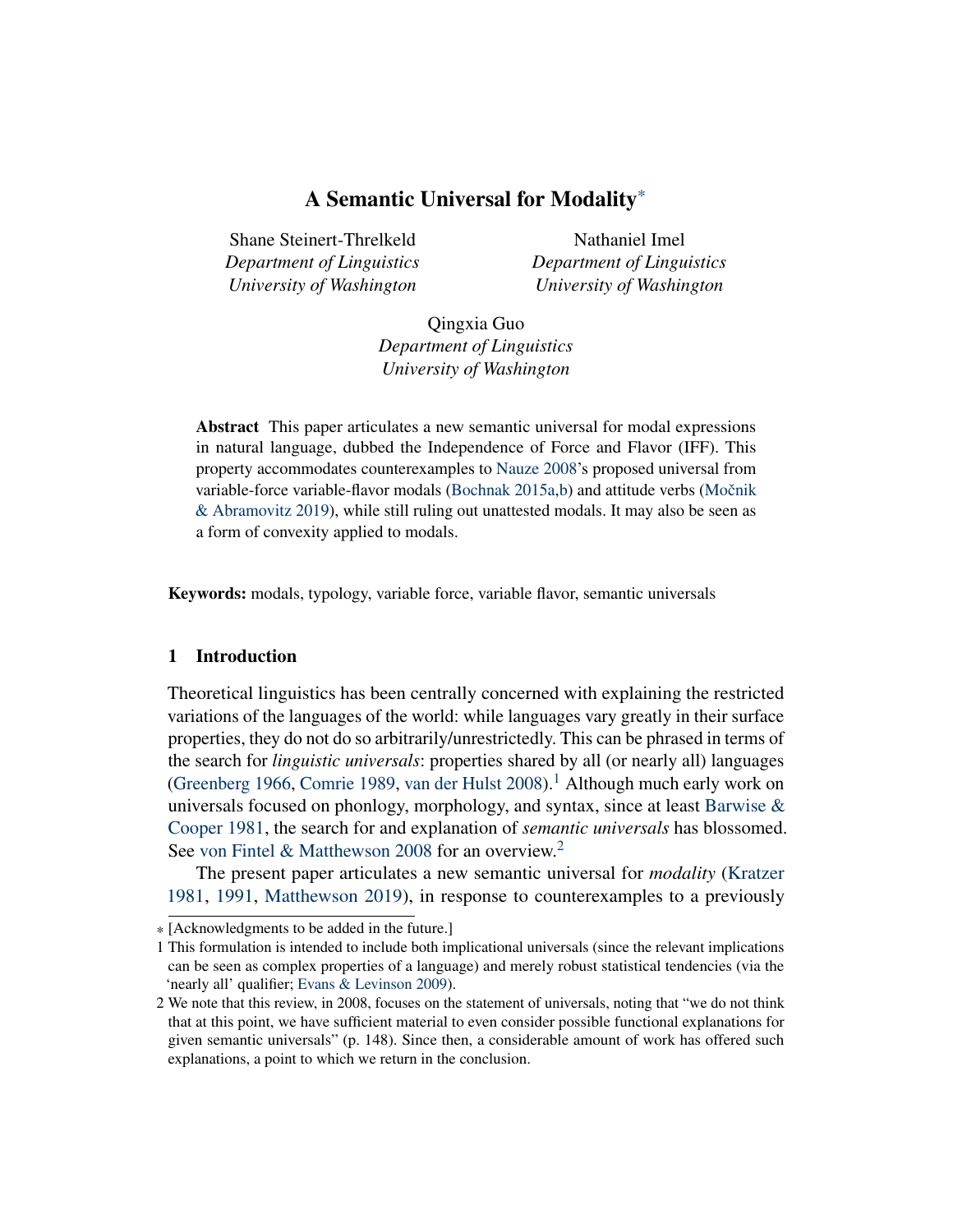proposed one [\(Nauze 2008\)](#page-11-0). Much semantic theorizing about modals has focused on two axes on which they vary: *force* (quantificational strength) and *flavor* (the type of possibilities being quantified over). Cross-linguistic research has found considerable variation in how these two axes are specified: many languages (e.g. English, German) have modals that specify force but not flavor; yet others (e.g. St'á'timcets [\(Rullmann,](#page-12-0) [Matthewson & Davis 2008\)](#page-12-0), Nez Perce [\(Deal 2011\)](#page-10-6)) have modals that specify flavor but not force; yet others have modals which specify *both* (e.g. Paciran Javanese [\(Vander Klok 2013a\)](#page-12-1)); and yet others have modals that specify neither (e.g. Washo [\(Bochnak 2015a](#page-10-0)[,b\)](#page-10-1), Koryak (Močnik & Abramovitz 2019)).

Amidst this considerable variation in how modals express force and flavor, the new universal—the Independence of Force and Flavor (IFF)—states that these two axes of variation in modal semantics are in fact *independent* of each other, in a sense to be made precise. This universal captures the guiding idea in modal semantics in a relatively theory-netural way while (i) accomodating all currently known modals, including counterexamples to a previously proposed semantic universal [\(Nauze](#page-11-0) [2008\)](#page-11-0) and (ii) ruling out possible but unattested meanings.

The paper is structured as follows. We first (Section [2\)](#page-1-0) introduce the basic ingredients of modal force and flavor and our framework for formulating universals in a relatively theory-neutral manner. With that in place, Section [3](#page-4-0) introduces [Nauze](#page-11-0) [2008'](#page-11-0)s semantic universal (which we dub the Single Axis of Variability (SAV) Universal) and the recently discovered counterexamples thereto. We then (Section [4\)](#page-5-0) introduce the IFF Universal and show how it makes sound typological predictions, including accommodating the aforementioned counterexamples, before concluding (Section [5\)](#page-9-0) with directions for future work.

### <span id="page-1-0"></span>2 Modal Semantics and Framework

Modals are expressions that are used to talk about alternative ways the world could be, over and above the way the world actually is. Paradigms are the English auxiliaries *may* and *must*. Since at least [Kratzer 1981,](#page-11-4) the semantics of modals have been explicated in terms of two axes of variation: force and flavor. These axes can be illustrated with the following examples.

- <span id="page-1-3"></span><span id="page-1-2"></span><span id="page-1-1"></span>(1) a. [Context: a friend walks in and shakes off a wet umbrella. You say:] It *must* be raining.
	- b. [Context: you are reading the specifications of a homework assignment. It partially reads:] You *must* upload your homework as a PDF.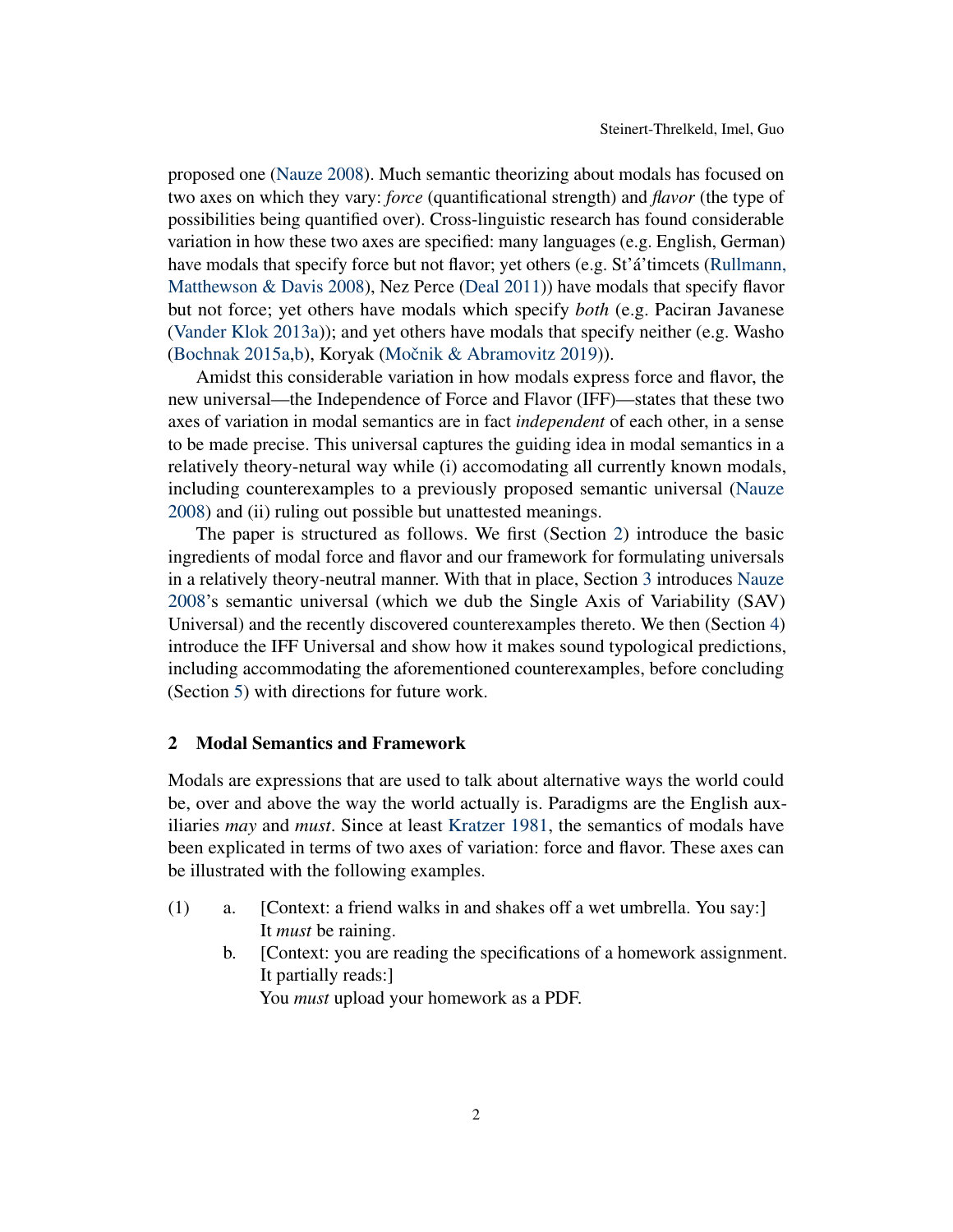<span id="page-2-0"></span>(2) a. [Context: a friend is leaving and grabs an umbrella on the way out, saying:] It *may* be raining.

<span id="page-2-1"></span>b. [Context: a mother offers a treat to a child for finishing an assignment:] You *may* have a cookie.

The *must* examples exhibit strong (i.e. universal) force, but differ in flavor. For example, [\(1a\)](#page-1-1) can be glossed as saying: all of the worlds compatible with my evidence are worlds in which it is raining. The universal quantification represents the force, and the domain of worlds (those compatible with my evidence) the flavor, in this case epistemic. [\(1b\)](#page-1-2) exhibits universal force with deontic flavor, roughly saying that all the worlds in which you follow the rules are ones in which you upload a PDF. The examples with *may* in [\(2\)](#page-1-3) exhibit weak (i.e. possibility) force: their meaning says that some world satisfies the prejacent.  $(2a)$  and  $(2b)$  again differ in flavor, with the former being epistemic and the latter being deontic.

In addition to epistemic and deontic flavors, many others have been identified: bouletic (worlds in which desire are fulfilled), teleological (worlds in which goals are satisfied), et cetera. Similarly, there are arguably more forces than just weak and strong: for instance, there are weak necessity modals (e.g. *should*, *ought*) which intuitively express universal quantification over a smaller domain of worlds [\(von](#page-10-7) [Fintel & Iatridou 2008\)](#page-10-7). See [Matthewson 2019](#page-11-6) and references therein for further discussion of these two axes.

The examples above show that English modals lexically specify modal force (each modal has a fixed quantificational force) but exhibit variability across flavors (the modals can express more than one flavor). We note that such variability does not require that all modals in English can express all flavors: for instance, *might* arguably can only be used epistemically. Kratzerian semantics for modals capture this by hard-coding quantificational force into the meaning of a modal but relying on context to determine the flavor.<sup>[3](#page-2-2)</sup>

Not all languages are like English: some exhibit so-called *variable force modals*, which specify flavor but not force. This has been found at least in St'at'icmets [\(Rull](#page-12-0)[mann, Matthewson & Davis 2008\)](#page-12-0), Nez Perce [\(Deal 2011\)](#page-10-6), Old English [\(Yanovich](#page-12-2) [2016\)](#page-12-2), and Pintupi-Luritja [\(Gray 2021\)](#page-11-7).<sup>[4](#page-2-3)</sup> We illustrate the phenomenon with elicited examples of St'át'icmets *k'a*: [5](#page-2-4)

<span id="page-2-5"></span><span id="page-2-2"></span><sup>3</sup> Typical implementations determine the flavor as the product of two parameters: a modal base and an ordering source. We set aside this distinction for present purposes and focus only on flavor.

<span id="page-2-3"></span><sup>4</sup> We will discuss modals that specify neither force nor flavor in the next section.

<span id="page-2-4"></span><sup>5</sup> These are examples (5c) and and (5e) from [Rullmann, Matthewson & Davis 2008,](#page-12-0) p. 321. See their footnote 5 on p. 320 for the abbreviations.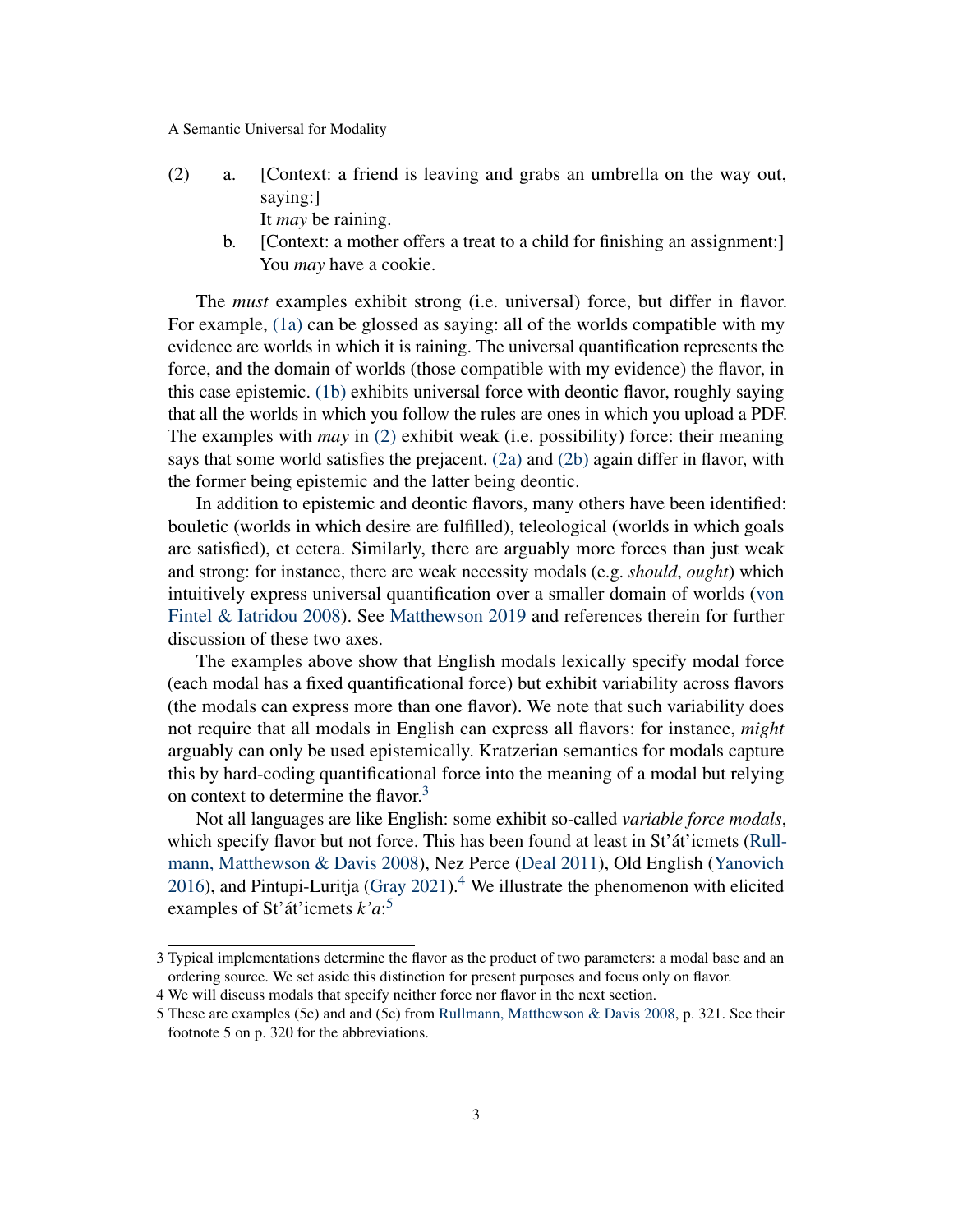(3) a. [Context: You have a headache that won't go away, so you go to the doctor. All the tests show negative. There is nothing wrong, so it must just be tension.

> nilh *k'a* FOC INFER from-DET-1SG.POSS-NOM-IMPF-DET think-MID-OOC  $lh(el)-(t)-en-s-wá(7)-(a)$ ptinus-em-sút

'It *must* be from my worrying.'

<span id="page-3-0"></span>b. [Context: His car isn't there.]

plan already INFER leave k'a qwatsáts

'Maybe he's already gone.'

[\(3a\)](#page-2-5) shows *k'a* being used with strong force and epistemic flavor. [\(3b\)](#page-3-0) shows *k'a* being used with weak force and epistemic flavor. Further analysis in [Rullmann,](#page-12-0) Matthewson  $\&$  Davis 2008 shows that  $k$ '*a* can only be used with epistemic flavor, so it is an example with lexically specified flavor but variable force.

In order to state universals for modals in a relatively theory-neutral manner (i.e. in a way that does not presuppose a particular formal semantic implementation), we make the following assumptions. We assume that force and flavor are fundamentally properties of contexts of use. This reflects current practice in semantic fieldwork as applied to modality [\(Matthewson 2004,](#page-11-8) [Bochnak & Matthewson 2020,](#page-10-8) [Vander Klok](#page-12-3)  $2021$ <sup>[6](#page-3-1)</sup>. For example, the modal questionnaire of [Vander Klok 2021](#page-12-3) consists exactly of discourse contexts designed to isolate a single force-flavor pair. These contexts can be used at least for elicitation, translation, and acceptability tasks. Finally, we will say that a modal *M can express* a force-flavor pair just in case a bare positive sentence of the form  $Mp$  is judged felicitous in a context with that pair.<sup>[7](#page-3-2)</sup>

At this level of generality, we will represent the meaning of a modal as being a set of force-flavor pairs. The semantic universals that we will discuss will be constraints on what kinds of meanings (sets of such pairs) are attested in the languages of the world. For notation, for a modal *m*, let  $\llbracket m \rrbracket$  be the set of force-flavor pairs it can express. Furthermore, we will write  $f_0(m) = \{f_0 \mid \exists f \in S : f_0, f_1 \in [m]\}\$  and *mutatis mutandis* for fl(*m*).

We adopt this level of generality because it avoids commitment on the exact formal semantics of these expressions, which is often still being debated. For example, we can say that a *variable force modal* is one that can express more than

<span id="page-3-1"></span><sup>6</sup> In addition to the particular studies already mentioned, see [Matthewson 2013,](#page-11-9) [Cable 2017](#page-10-9) for more examples of the application of these methods.

<span id="page-3-2"></span><sup>7</sup> We intend 'judged felicitous' to also include the case where such sentences are produced naturally in elicitation tasks, as well as when such sentences are found in naturally-occuring contexts which have a clear force-flavor pair.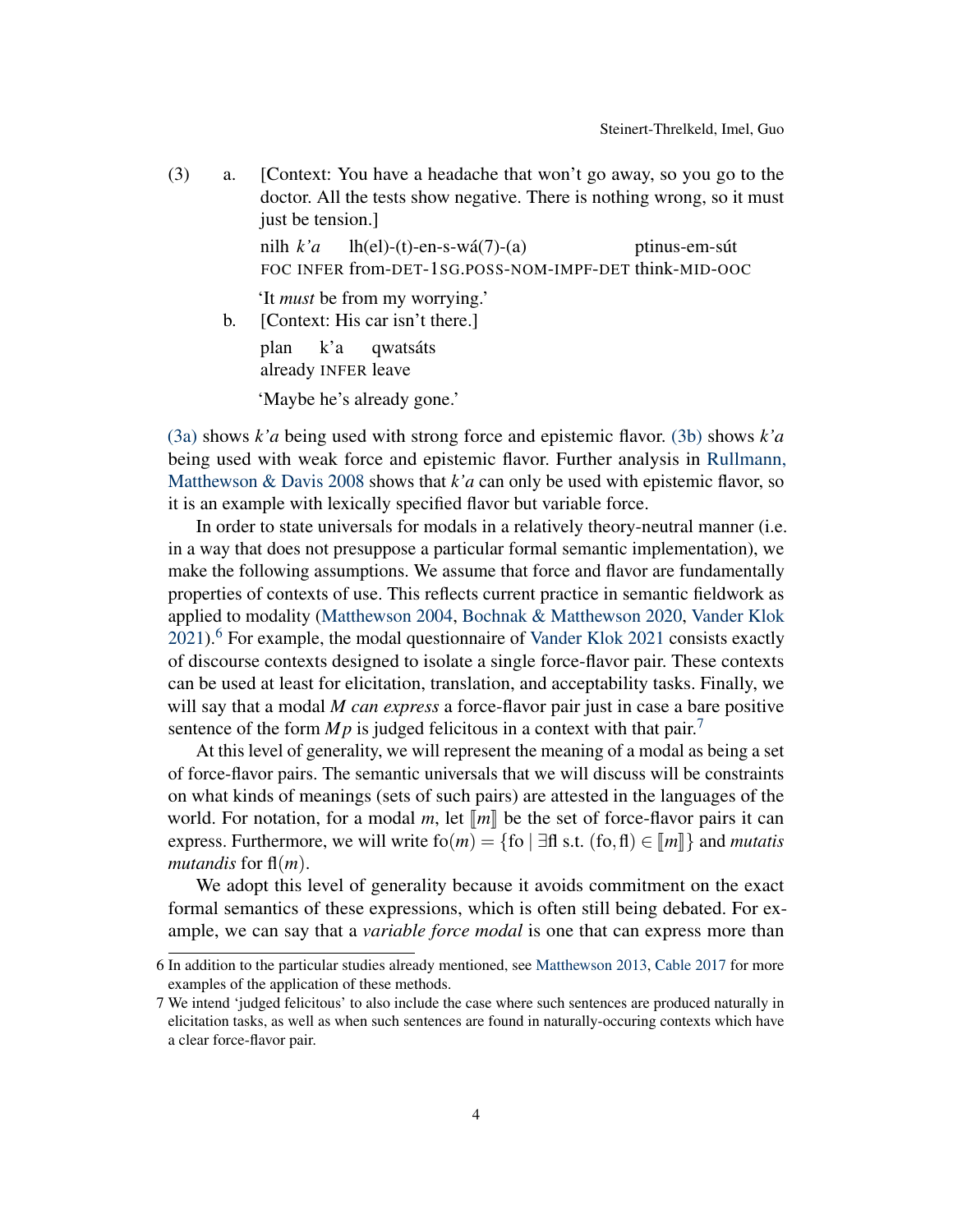one pair with the same force. This is useful because there are two broad approaches to the semantics of such variable force modals: they actually encode existential quantification but lack a universal scalemate [\(Deal 2011\)](#page-10-6) or they encode universal quantification but rely on some mechanism of domain restriction [\(Rullmann,](#page-12-0) [Matthewson & Davis 2008,](#page-12-0) [Bochnak 2015a,](#page-10-0) Močnik & Abramovitz 2019). On such analyses, the underlying semantics contains one specific quantifier; in the present setting, they will still be considered variable force since bare positive sentences are used in contexts with multiple forces.

### <span id="page-4-0"></span>3 Nauze's Universal and Counterexamples

While the previous section has shown that some modals exhibit variability on the flavor axis (e.g. English *may*) and some modals exhibit variability on the force axis (e.g. St'át'imcets *k'a*), all of the previously discussed expressions are not variable on the other axis. This pattern was observed across many languages from many different families. As a result of a detailed study of the modal systems of six typologically unrelated languages, [Nauze 2008](#page-11-0) proposed a semantic universal stating that modals cross-linguistically can in fact only exhibit variation along a single axis:

THE SINGLE AXIS OF VARIABILITY (SAV) UNIVERSAL: All modals in natural language satisfy the single axis of variability property: if a modal can express more than one flavor, it can only express one force (and *mutatis mutandis* for force and flavor). That is to say: a modal may exhibit variable force or variable flavor, but not both. $8<sup>8</sup>$  $8<sup>8</sup>$ 

[Alternative formulation:  $|f_0(m)| = 1$  or  $|f_1(m)| = 1$ , where  $|\cdot|$  is the set cardinality function.]

At least two counterexamples to this universal have been discovered. The first comes from Washo. [Bochnak 2015b](#page-10-1), a has argued that the modal verb  $-e^2$  can be used in both possibility and necessity contexts with a range of modal flavors. In other words, it exhibits variation both on the force axis as well as the flavor axis. Similarly, Močnik & Abramovitz 2019 demonstrate that the Koryak attitude verb ivak can be used to express both necessity and possibility. For the doxastic flavor, this means that *ivak* can be used to mean roughly 'believe' (necessity) as well as 'allow for the possibility that' (possibility). They also argue that the expression can be used to express both doxastic and assertive flavors, thus demonstrating variability on both

<span id="page-4-1"></span><sup>8</sup> Here is the formulation in [Nauze 2008,](#page-11-0) p. 222: "Modal elements can only have more than one meaning along a unique axis of the semantic space: they either vary on the horizontal axis and thus are polyfunctional in the original sense of expressing different types of modality or they vary on the vertical axis and can express possibility and necessity, but they cannot vary on both axes."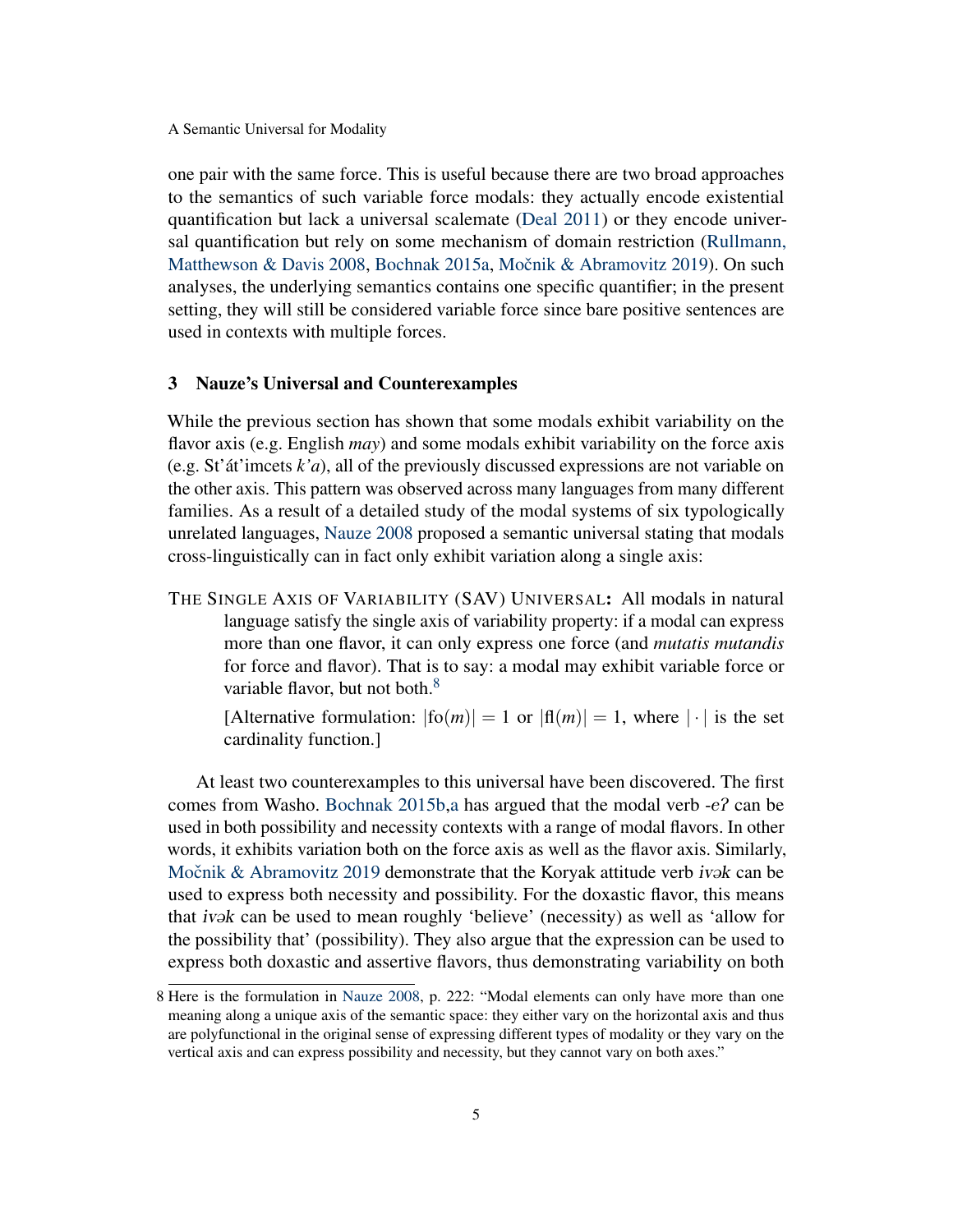axes.<sup>[9](#page-5-1)</sup> Bochnak and Močnik & Abramovitz use different variants of the universal quantifier plus choice function analysis of [Rullmann, Matthewson & Davis 2008](#page-12-0) to analyze the respective expressions.

We note also that a refinement of Nauze's SAV due to [Vander Klok 2013b](#page-12-4) (as reported and discussed in [Matthewson 2019\)](#page-11-6) does not accommodate these counterexamples. In particular, Vander Klok proposes that *a modal system as a whole* may only exhibit variability on a single axis in each of the root and epistemic domains. That is: if one root modal exhibits variability on the flavor axis, no other root modal exhibits variability on the force axis (though an epistemic modal may do so) and *mutatis mutandis* for epistemic modals and also for the force axis. This proposal is strictly stronger than Nauze's: if a langauge satisfies Vander Klok's generalization, then every modal therein satisfies SAV. For this reason, counterexamples to the SAV are also counterexamples to this proposal.

## <span id="page-5-0"></span>4 The Independence of Force and Flavor (IFF) Universal

The counterexamples to the SAV universal show that some languages have modals which are contextually underspecified for *both* force and flavor. It does not follow from this, however, that arbitrary sets of force-flavor pairs are expressed. Intuitively, one does not expect to find a modal in a language that can only express, for instance, epistemic necessity and teleological possibility. We can use this intuition to define a new semantic universal for modals.

THE INDEPENDENCE OF FORCE AND FLAVOR (IFF) UNIVERSAL: All modals in natural language satisfy the independence of force and flavor property: if a modal can express the pairs  $(fo_1, fl_1)$  and  $(fo_2, fl_2)$ , then it can also express  $(fo_1, fl_2)$  and  $(fo_2, fl_1)$ .

[Alternative formulation: a modal *m* satisfies the IFF property just in case  $\llbracket m \rrbracket =$  fo(*m*) × f(*m*), where × is the Cartesian product.]

This universal captures the guiding idea from [Kratzer 1981](#page-11-4) and much subsequent theorizing on the semantics of modals that force and flavor are *independent* axes of meaning. In the standard semantics, this is captured by the separation of quantification from the modal base and ordering source which jointly specify the domain of that quantifier and thereby the flavor. The IFF Universal expressions this conception of independence in a theory-neutral way and proposes it as a substantive universal

<span id="page-5-1"></span><sup>9</sup> There are also apparently bouletic uses of *ivak*, but Močnik & Abramovitz 2019 argues that this flavor does not come from *ivak* alone but from interaction with material in the embedded clause.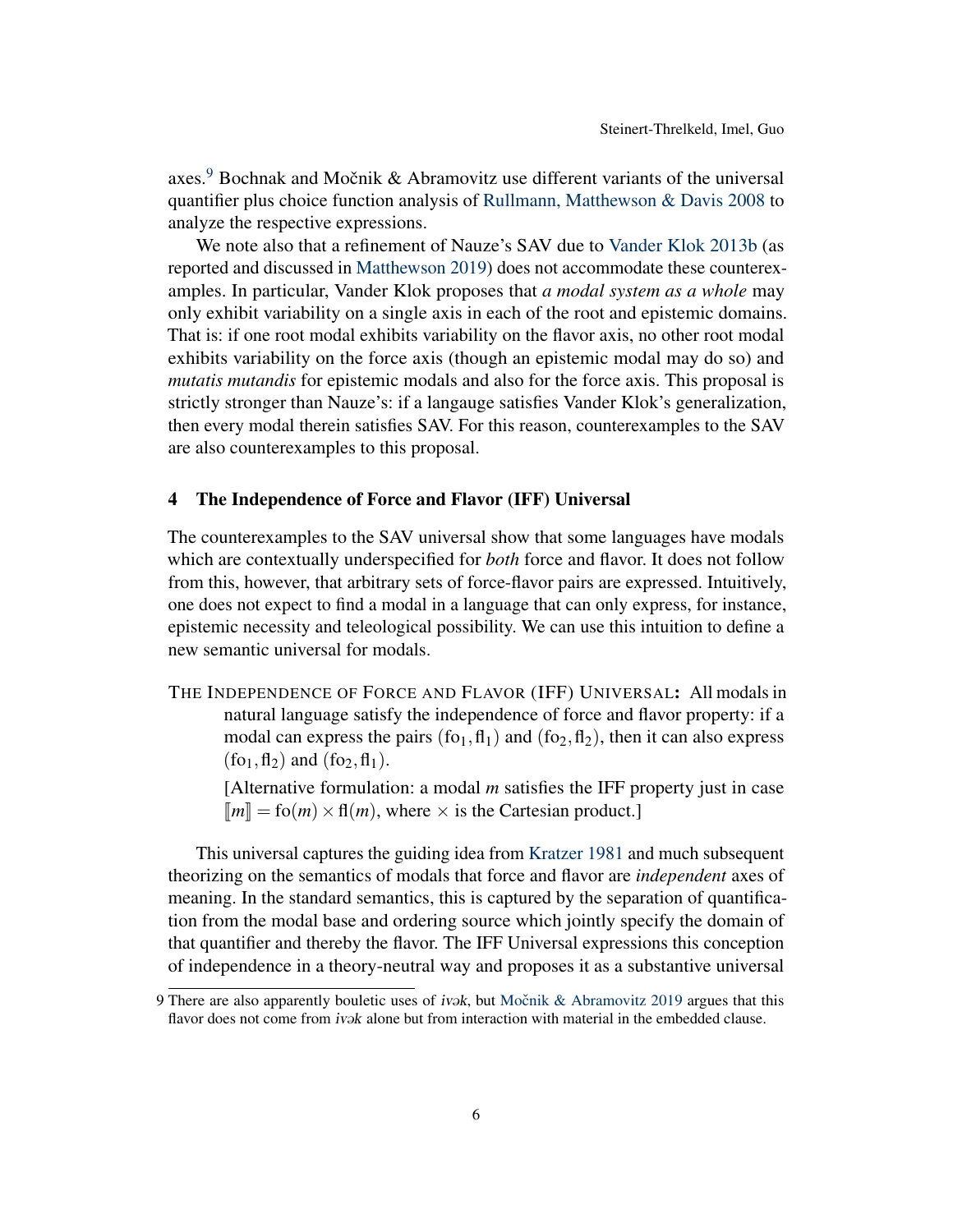on the semantics of modals cross-linguistically.<sup>[10](#page-6-0)</sup> We now note that it makes sound typological predictions and can be seen as a form of *convexity*.

#### <span id="page-6-1"></span>4.1 Typological Predictions

Both of the known counterexamples to the SAV Universal appear to satisfy the IFF Universal. [Bochnak 2015a](#page-10-0) reports felicituous uses of Washo -eP in weak and strong contexts for both epistemic, deontic, and future flavors. Note that the paper does present bouletic necessity and weak necessity uses, without a bouletic possibility use and with no other weak necessity cases. There are a few things to note here. One, Bochnak does not report that  $-e^2$  cannot be used in bouletic possibility contexts. Two, it is not reported whether  $-e^2$  can or cannot express weak necessity with other flavors. Further work may be done to test whether  $-e$ ? can be used in all of those contexts. Three, the final semantic analyses given in both [Bochnak 2015a](#page-10-0) and [Bochnak 2015b](#page-10-1) do satisfy the IFF Universal. Taken together, the evidence suggests that -eP does satisfy IFF.

Similarly, Močnik & Abramovitz 2019 report that Koryak ivak can be used to express both doxastic and assertive flavors with both strong and weak force. Because it can be used to express all four combinations of these two flavors and forces, it satisfies IFF.

The IFF Universal still places substantive constraints on modal semantics, ruling out unattested meanings. Consider a hypothetical modal *mighst* which behaves like a mix of English *might* in that it can be used in epistemic possibility contexts and a dimension of *must* in that it can be used in deontic necessity contexts. But this hypothetical *mighst* can only be used in those two types of contexts. This expression does not satisfy the IFF Universal, since it cannot be used in epistemic necessity or deontic possibility contexts. Accordingly, we do not expect to find such a modal in any of the languages of the world.

While many modals do exhibit variability in one or both of the axes of force and flavor, modals that directly specify *both* force and flavor also satisfy the IFF Universal. As an example, [Vander Klok 2013a](#page-12-1) shows that Paciran Javanese has an expression *mesthi* that can only be used in epistemic necessity contexts, another *oleh* that can only be used in deontic possibility contexts, and another *iso* that can only be used in circumstantial possibility contexts. In terms of the framework introduced above,  $\llbracket m \rrbracket$  is a singleton for each of these modals. Expressions that express singleton

<span id="page-6-0"></span><sup>10</sup> One sense in which the formulation can be seen as 'theory-netural': [Kratzer 1981](#page-11-4) builds in independence by treating force as lexically encoded and flavor as contextually determined. The present level of analysis does not commit to any positive view on which components are lexically specified and which are not. Thanks to Wataru Uegaki (p.c.) for discussion here.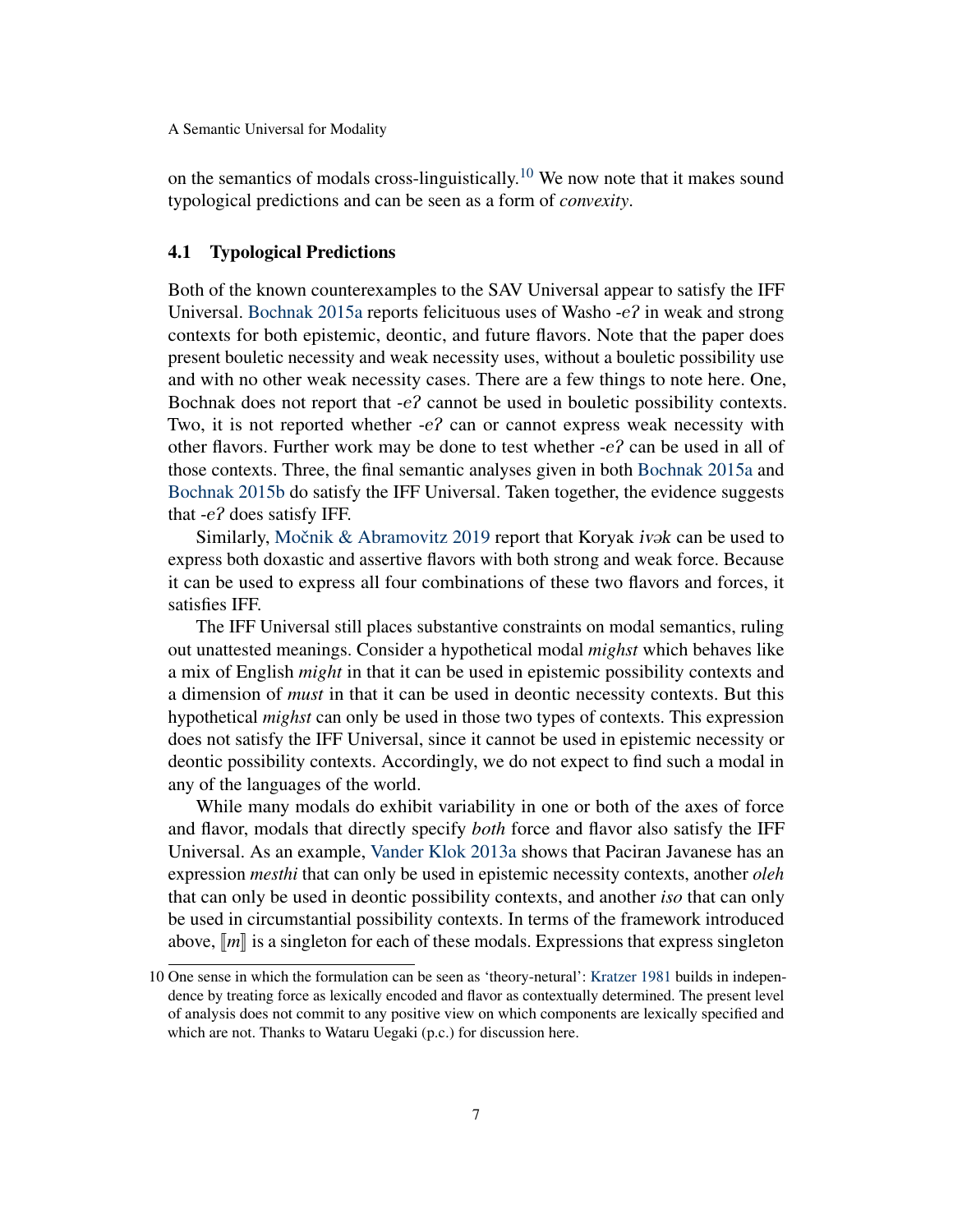sets satisfy IFF ('trivially', in a sense): because there is only one force-flavor pair, every 'combination' of possible force and flavor is also expressed.

## 4.2 Convexity and Alternative Formulations

In addition to getting the typological facts right, a more general motivation for the IFF Universal arises from the fact that it can be seen as an application of the concept of *convexity* to the modal domain. In general, a (geometric) space is convex just in case for every two points contained therein, the line connecting them lies entirely within the space as well. (This has the effect of forcing 'smooth borders' on the space; regular polygons are paradigmatic convex spaces.) [Gärdenfors 2000,](#page-10-10) [2014](#page-11-10) has argued that natural language meanings (especially in the content domain) denote convex regions of semantic spaces. This has been developed most thoroughly for color terms [\(Jäger 2010,](#page-11-11) [Steinert-Threlkeld & Szymanik 2020\)](#page-12-5). [Chemla, Buccola](#page-10-11) [& Dautriche 2019](#page-10-11) has recently extended the idea to a domain of function words, showing that monotonicity of quantifiers can be seen through the lens of convexity (which they call connectedness).

The IFF Universal can be seen as a form of convexity when applied to sets of force-flavor pairs. Following [Chemla, Buccola & Dautriche 2019,](#page-10-11) we can formulate convexity very generally in terms of a concept of 'betweenness': a set *S* is convex just in case for any  $a, b, c$ , if  $a, c \in S$  and  $b$  is in between  $a$  and  $c$ , then  $b$  is in  $S$ . To apply this in the present framework, we need a definition of betweenness that applies to force-flavor pairs:

(4)  $(f\circ b, f\circ h)$  is in between  $(f\circ a, f\circ h)$  and  $(f\circ c, f\circ h)$  just in case:  $(f\circ b) = f\circ a$  or  $f{\circ}_b = f{\circ}_c$  and  $(f{\circ}_b = f{\circ}_a$  or  $f{\circ}_b = f{\circ}_c$ .

We note that this definition captures the following intuitive sense of betweenness. One may view force-flavor pairs as lying on a two-dimensional grid, with one axis for foce and one for flavor (see Table [1](#page-8-0) below). Given two such pairs  $(f_{0a}, f_{1a})$  and  $(f_0, fl_b)$ , one can transform the former into the latter (i.e. move from one to the other) by first changing fo<sub>a</sub> to fo<sub>b</sub> and then fl<sub>a</sub> to fl<sub>b</sub>, or by first changing the flavor and then the force.<sup>[11](#page-7-0)</sup> The pairs that will be generated in this transformation process are exactly those that lie in between the two pairs according to this definition.

With this definition of betweenness in hand, we can show that IFF is equivalent to convexity. Recalling that a modal *m* satisfies IFF just in case  $\llbracket m \rrbracket$  has the IFF property:

(5)  $\llbracket m \rrbracket$  has the IFF property just in case  $\llbracket m \rrbracket$  is convex.

<span id="page-7-0"></span><sup>11</sup> While this intuition is given in terms of 'changing', it also applies to the case where  $f_0 = f_0$  and/or  $f{f}_a = f{f}_b.$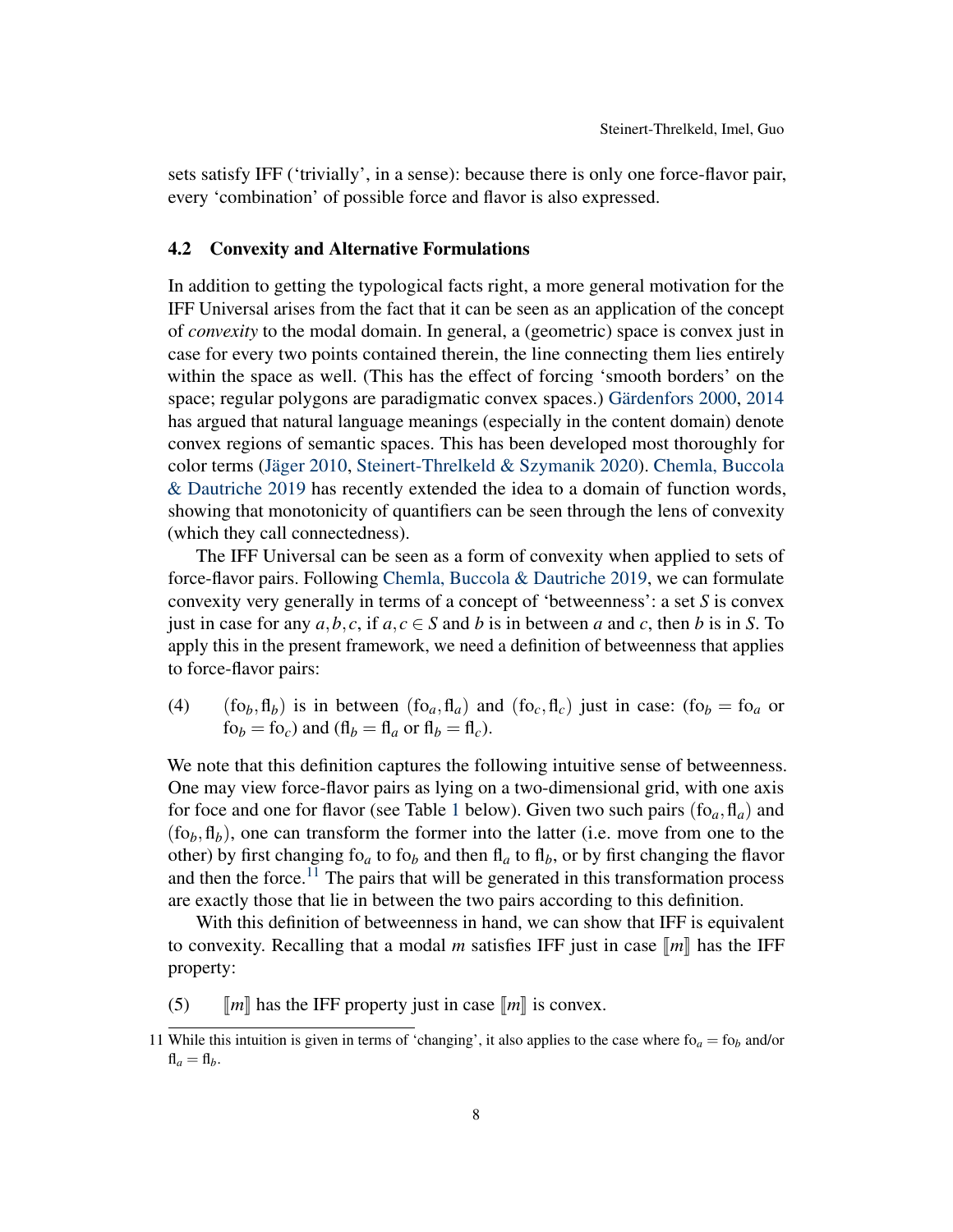This follows from the following observation: the pairs  $(f_0, f_1)$  and  $(f_0, f_1)$  mentioned in the formulation of IFF are exactly the force-flavor pairs that lie in between  $(fo_1, fl_1)$  and  $(fo_2, fl_2)$ .

With these concepts in hand, we note that a property *weaker* than convexity appears to be consistent with the presently known typological facts.<sup>[12](#page-8-1)</sup> In particular, IFF/convexity requires that *all* points lying between two force-flavor pairs in  $\llbracket m \rrbracket$ are also in  $\llbracket m \rrbracket$ . One could instead define a notion of PATH CONNECTEDNESS by replacing this universal quantification with an existential (equivalently: replacing the 'and' with an 'or' in the statement of IFF above): if  $(f_{01}, f_{11})$  and  $(f_{02}, f_{12})$  are in  $\llbracket m \rrbracket$ , then *some* force-flavor pair in between them is also in  $\llbracket m \rrbracket$ .<sup>[13](#page-8-2)</sup> This property makes the same prodictions as JEE on the data discussed in Section 4.1; the two makes the same predictions as IFF on the data discussed in Section [4.1:](#page-6-1) the two counter-examples to SAV satisfy it, and the hypothetical *mighst* does not.

There are two *prima facie* reasons to prefer IFF (convexity) over path-connectedness. First: strength is a virtue. *Ceteris paribus*, a stronger universal rules out more hypothetical modals. Insofar as it makes sound typological predictions, then, the stronger one is to be preferred. Second: the connection to convexity provides indirect theoretical support for IFF. Insofar as convexity appears to be a factor shaping semantic typology in a wide range of domains across both the content and functional parts of the lexicon, it is a virtue that IFF can be seen as implementing convexity for modals.

That being said, should counterexamples to IFF be discovered, path-connectedness represents a natural candidate for a weaker semantic universal for modality. Table [1](#page-8-0) (column (b)) shows what a modal that satisfies path-connectedness but not IFF would look like. At present, such a modal has not been attested, but future descriptive work could uncover such a modal.

|                                  |  | epi deon teleo |  |                                  |   | epi deon teleo |  |                   |    | epi deon teleo |  |
|----------------------------------|--|----------------|--|----------------------------------|---|----------------|--|-------------------|----|----------------|--|
| weak $\checkmark$ $\checkmark$   |  |                |  | weak                             |   |                |  | weak $\checkmark$ |    |                |  |
| strong $\checkmark$ $\checkmark$ |  |                |  | strong $\checkmark$ $\checkmark$ |   |                |  | strong            |    |                |  |
| (a)                              |  |                |  |                                  | D |                |  |                   | (C |                |  |

<span id="page-8-0"></span>**Table 1** Three hypothetical modals, one satisfying IFF (convexity) (a), one satisfying path-connectedness but not IFF (b), and one satisfying neither (c). A  $\checkmark$  in a cell of the table indicates that the corresponding forceflavor pair belongs to  $\llbracket m \rrbracket$ .

<span id="page-8-1"></span><sup>12</sup> We are grateful to Jakub Szymanik (p.c.) for making this suggestion.

<span id="page-8-2"></span><sup>13</sup> The name comes from the mathematical notion of path-connectedness, which states that any two points in a space are connected by a path. This is strictly weaker than convexity.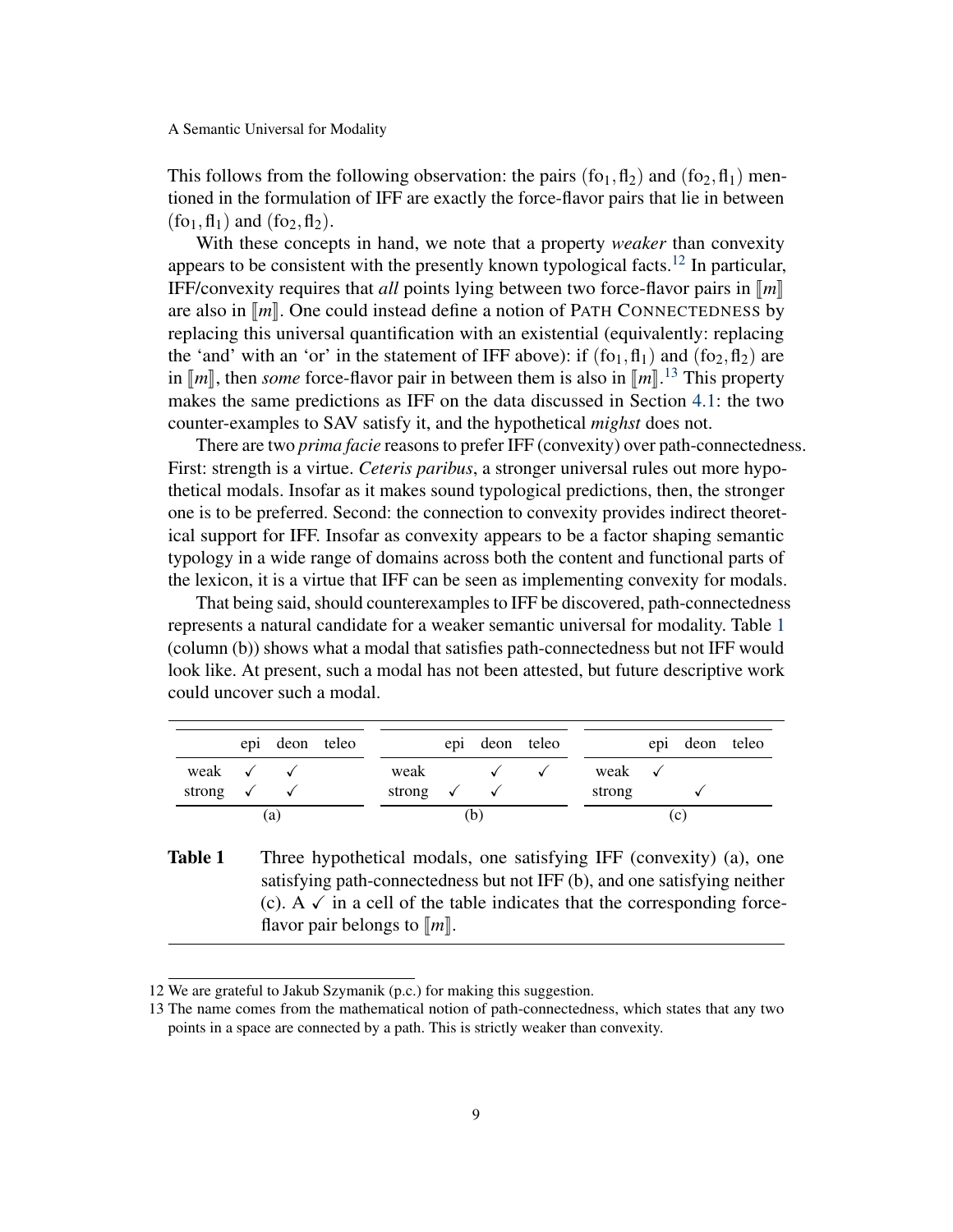### <span id="page-9-0"></span>5 Conclusion

This paper has articulated a new semantic universal for modals: the Independence of Force and Flavor (IFF) and demonstrated that it makes sound typological predictions: (i) highly underspecified modals and attitude verbs, which are incompatible with the SAV universal, do satisfy IFF; (ii) highly unnatural modal meanings are still ruled out; (iii) maximally specified modals also satisfy IFF. It can also be seen as a form of convexity in the domain of modals. At the present time, we know of no counterexamples to this universal, which captures in a theory-netural way a principle that has guided semantic theorizing on modals since [Kratzer 1977,](#page-11-12) [1981.](#page-11-4)

Future work will thus take IFF as an explanatory target in theorizing about the semantic typology of modality. On the empirical side, gathering and sytematizing the existing excellent cross-linguistic work on modality will enable large-scale verification (or refutation) of IFF and other properties. On the theoretical side, one would like to explain *why* modals satisfy this property. Promising avenues here include learnability [\(Steinert-Threlkeld & Szymanik 2019,](#page-12-6) [2020,](#page-12-5) [Steinert-Threlkeld](#page-12-7) [2020,](#page-12-7) [Chemla, Buccola & Dautriche 2019\)](#page-10-11) and/or efficient communication [\(Kemp](#page-11-13) [& Regier 2012,](#page-11-13) [Kemp, Xu & Regier 2018,](#page-11-14) [Zaslavsky et al. 2018,](#page-12-8) [Gibson et al. 2019,](#page-11-15) Denić, Steinert-Threlkeld & Szymanik 2020, [Steinert-Threlkeld 2021,](#page-12-9) [Zaslavsky,](#page-12-10) [Maldonado & Culbertson 2021,](#page-12-10) [Uegaki 2021\)](#page-12-11).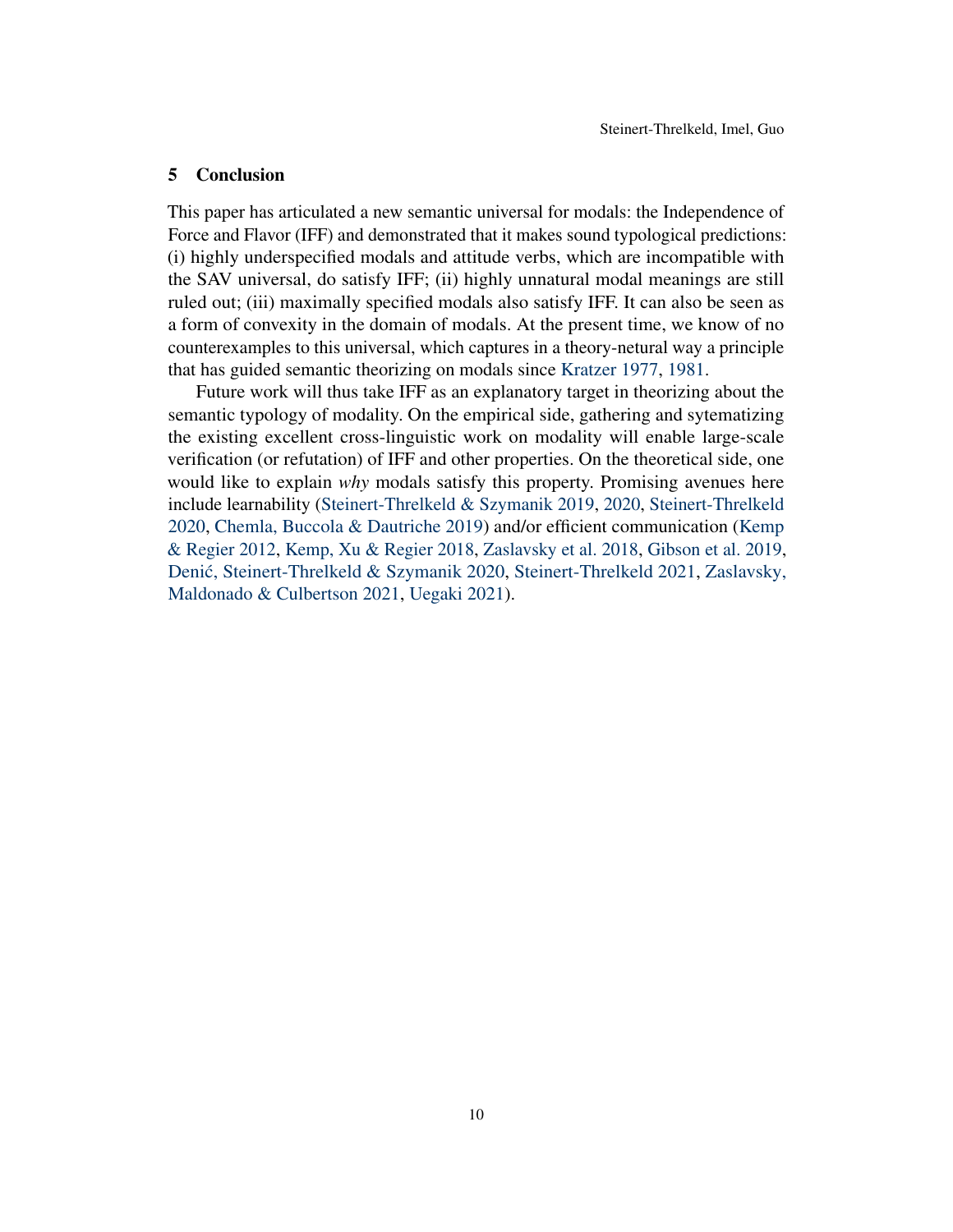## References

- <span id="page-10-3"></span>Barwise, Jon & Robin Cooper. 1981. Generalized Quantifiers and Natural Language. *Linguistics and Philosophy* 4(2). 159–219. [https://doi.org/10.1007/BF00350139.](https://doi.org/10.1007/BF00350139)
- <span id="page-10-0"></span>Bochnak, M Ryan. 2015a. Underspecified modality in Washo. In Natalie Weber & Sihwei Chen (eds.), *Proceedings of the Workshop on Structure and Constituency in Languages of the Americas 18 & 19*, vol. 39 (University of Britisch Columbia Working Papers in Linguistics), 3–17.
- <span id="page-10-1"></span>Bochnak, M Ryan. 2015b. Variable force modality in Washo. In Thuy Bui & Deniz Özyıldız (eds.), *Proceedings of North-East Linguistic Society (NELS) 45*, 105– 114.
- <span id="page-10-8"></span>Bochnak, M. Ryan & Lisa Matthewson. 2020. Techniques in Complex Semantic Fieldwork. *Annual Review of Linguistics* 6(1). 261–283. [https://doi.org/10.1146/](https://doi.org/10.1146/annurev-linguistics-011619-030452) [annurev-linguistics-011619-030452.](https://doi.org/10.1146/annurev-linguistics-011619-030452)
- <span id="page-10-9"></span>Cable, Seth. 2017. The Expression of Modality in Tlingit: A Paucity of Grammatical Devices. *International Journal of American Linguistics* 83(4). 619–678. [https:](https://doi.org/10.1086/692975) [//doi.org/10.1086/692975.](https://doi.org/10.1086/692975)
- <span id="page-10-11"></span>Chemla, Emmanuel, Brian Buccola & Isabelle Dautriche. 2019. Connecting Content and Logical Words. *Journal of Semantics* 36(3). 531–547. [https://doi.org/10.](https://doi.org/10.1093/jos/ffz001) [1093/jos/ffz001.](https://doi.org/10.1093/jos/ffz001)
- <span id="page-10-2"></span>Comrie, Bernard. 1989. *Language Universals and Linguistic Typology: Syntax and Morphology*. University of Chicago Press. 286 pp.
- <span id="page-10-6"></span>Deal, Amy Rose. 2011. Modals Without Scales. *Language* 87(3). 559–585. [https:](https://doi.org/10.1353/lan.2011.0060) [//doi.org/10.1353/lan.2011.0060.](https://doi.org/10.1353/lan.2011.0060)
- <span id="page-10-12"></span>Denić, Milica, Shane Steinert-Threlkeld & Jakub Szymanik. 2020. Complexity/informativeness trade-off in the domain of indefinite pronouns. In *Proceedings of Semantics and Linguistic Theory (SALT 30)*, vol. 30, 166–184. [https://doi.org/10.3765/salt.](https://doi.org/10.3765/salt.v30i0.4811) [v30i0.4811.](https://doi.org/10.3765/salt.v30i0.4811)
- <span id="page-10-5"></span>Evans, Nicholas & Stephen C. Levinson. 2009. The myth of language universals: Language diversity and its importance for cognitive science. *Behavioral and Brain Sciences* 32(5). 429–448. [https://doi.org/10.1017/S0140525X0999094X.](https://doi.org/10.1017/S0140525X0999094X)
- <span id="page-10-7"></span>von Fintel, Kai & Sabine Iatridou. 2008. How to Say Ought in Foreign: The Composition of Weak Necessity Modals. In Jacqueline Guéron & Jacqueline Lecarme (eds.), *Time and Modality*, vol. 75 (Studies in Natural Language and Linguistic Theory), 115–141. Dordrecht: Springer Netherlands. [https://doi.org/10.1007/](https://doi.org/10.1007/978-1-4020-8354-9_6) [978-1-4020-8354-9\\_6.](https://doi.org/10.1007/978-1-4020-8354-9_6)
- <span id="page-10-4"></span>von Fintel, Kai & Lisa Matthewson. 2008. Universals in semantics. *The Linguistic Review* 25. 139–201. [https://doi.org/10.1515/TLIR.2008.004.](https://doi.org/10.1515/TLIR.2008.004)
- <span id="page-10-10"></span>Gärdenfors, Peter. 2000. *Conceptual Spaces: the geometry of thought*. Cambridge, MA: The MIT Press.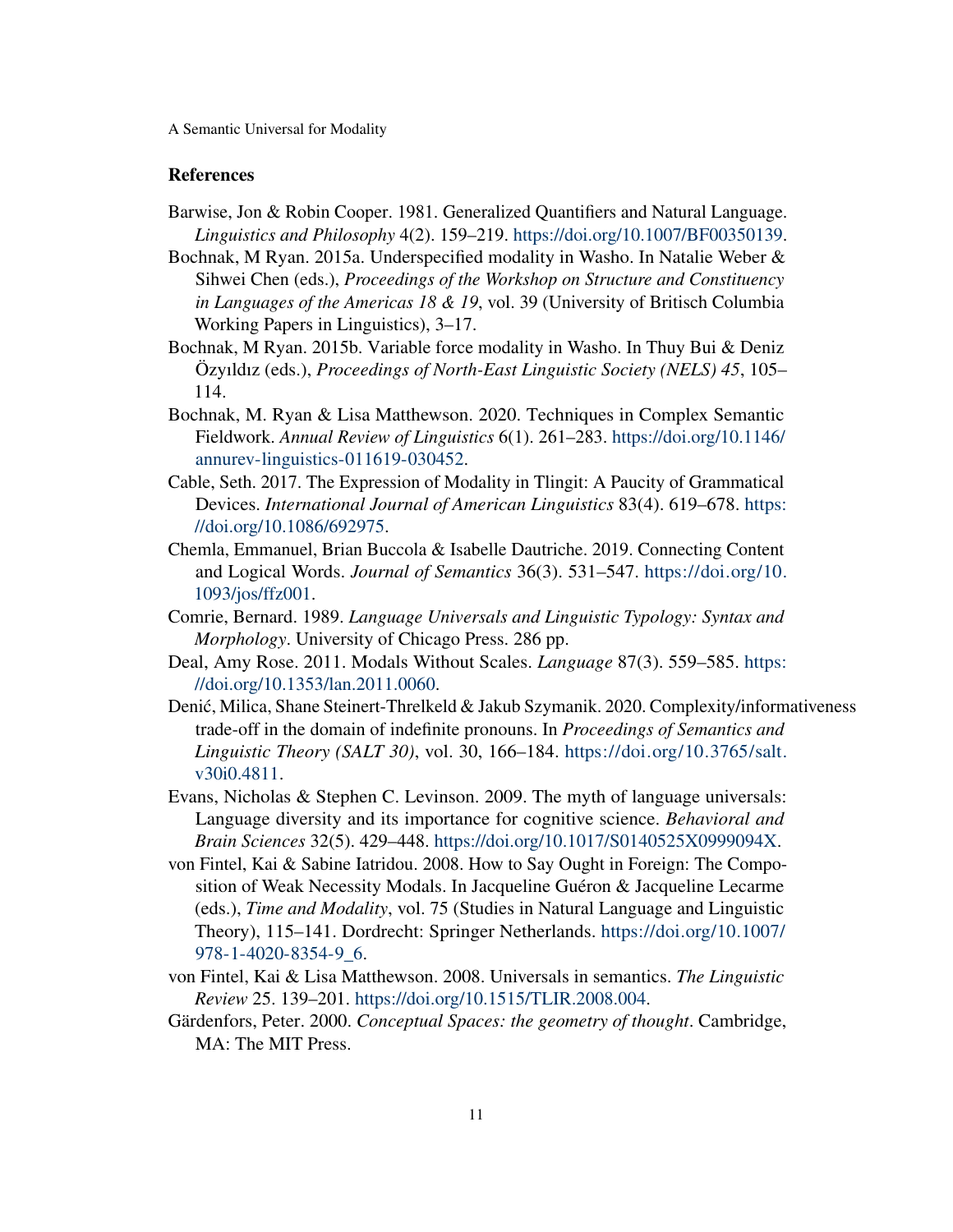<span id="page-11-10"></span>Gärdenfors, Peter. 2014. *The Geometry of Meaning*. The MIT Press.

- <span id="page-11-15"></span>Gibson, Edward, Richard Futrell, Steven T Piantadosi, Isabelle Dautriche, Kyle Mahowald, Leon Bergen & Roger Levy. 2019. How Efficiency Shapes Human Language. *Trends in Cognitive Sciences*. [https://doi.org/10.1016/j.tics.2019.02.](https://doi.org/10.1016/j.tics.2019.02.003) [003.](https://doi.org/10.1016/j.tics.2019.02.003)
- <span id="page-11-7"></span>Gray, James. 2021. Variable Modality in Pintupi-Luritja Purposive Clauses. *Languages* 6(1). 52. [https://doi.org/10.3390/languages6010052.](https://doi.org/10.3390/languages6010052)
- <span id="page-11-2"></span>Greenberg, Joseph H. 1966. *Language Universals*. The Hague: Mouton.
- <span id="page-11-3"></span>van der Hulst, Harry. 2008. On the question of linguistic universals. *The Linguistic Review* 25(1-2). 1–34. [https://doi.org/10.1515/TLIR.2008.001.](https://doi.org/10.1515/TLIR.2008.001)
- <span id="page-11-11"></span>Jäger, Gerhard. 2010. Natural Color Categories Are Convex Sets. In Maria Aloni, Harald Bastiaanse, Tikitu de Jager & Katrin Schulz (eds.), *Logic, Language, and Meaning: Amsterdam Colloquium 2009*, 11–20. [https://doi.org/10.1007/978-3-](https://doi.org/10.1007/978-3-642-14287-1_2) [642-14287-1\\_2.](https://doi.org/10.1007/978-3-642-14287-1_2)
- <span id="page-11-13"></span>Kemp, Charles & Terry Regier. 2012. Kinship categories across languages reflect general communicative principles. *Science* 336(6084). 1049–1054. [https://doi.](https://doi.org/10.1126/science.1218811) [org/10.1126/science.1218811.](https://doi.org/10.1126/science.1218811)
- <span id="page-11-14"></span>Kemp, Charles, Yang Xu & Terry Regier. 2018. Semantic typology and efficient communication. *Annual Review of Linguistics*. 1–23. [https://doi.org/10.1146/](https://doi.org/10.1146/annurev-linguistics-011817-045406) [annurev-linguistics-011817-045406.](https://doi.org/10.1146/annurev-linguistics-011817-045406)
- <span id="page-11-12"></span>Kratzer, Angelika. 1977. What 'must' and 'can' must and can mean. *Linguistics and Philosophy* 1(3). 337–355. [https://doi.org/10.1007/BF00353453.](https://doi.org/10.1007/BF00353453)
- <span id="page-11-4"></span>Kratzer, Angelika. 1981. The Notional Category of Modality. In Hans-Jürgen Eikmeyer & Hannes Rieser (eds.), *Words, Worlds, and Context*, 38–74. Walter de Gruyter.
- <span id="page-11-5"></span>Kratzer, Angelika. 1991. Modality. In Arnim von Stechow & Dieter Wunderlich (eds.), *Semantik*, 639–650. Berlin and New York: Mouton de Gruyter.
- <span id="page-11-8"></span>Matthewson, Lisa. 2004. On the Methodology of Semantic Fieldwork. *International Journal of American Linguistics* 70(4). 369–415. [https://doi.org/10.1086/429207.](https://doi.org/10.1086/429207)
- <span id="page-11-9"></span>Matthewson, Lisa. 2013. Gitksan Modals. *International Journal of American Linguistics* 79(3). 349–394. [https://doi.org/10.1086/670751.](https://doi.org/10.1086/670751)
- <span id="page-11-6"></span>Matthewson, Lisa. 2019. Modality. In Maria Aloni & Paul Dekker (eds.), *The Cambridge Handbook of Formal Semantics*, 525–559. Cambridge: Cambridge University Press. [https://doi.org/10.1017/CBO9781139236157.019.](https://doi.org/10.1017/CBO9781139236157.019)
- <span id="page-11-1"></span>Močnik, Maša & Rafael Abramovitz. 2019. A Variable-Force Variable-Flavor Attitude Verb in Koryak. In Julian J Schlöder, Dean McHugh & Floris Roelofsen (eds.), *Proceedings of the 22nd Amsterdam Colloquium*, 494–503.
- <span id="page-11-0"></span>Nauze, Fabrice Dominique. 2008. *Modality in typological perspective*. Universiteit van Amsterdam.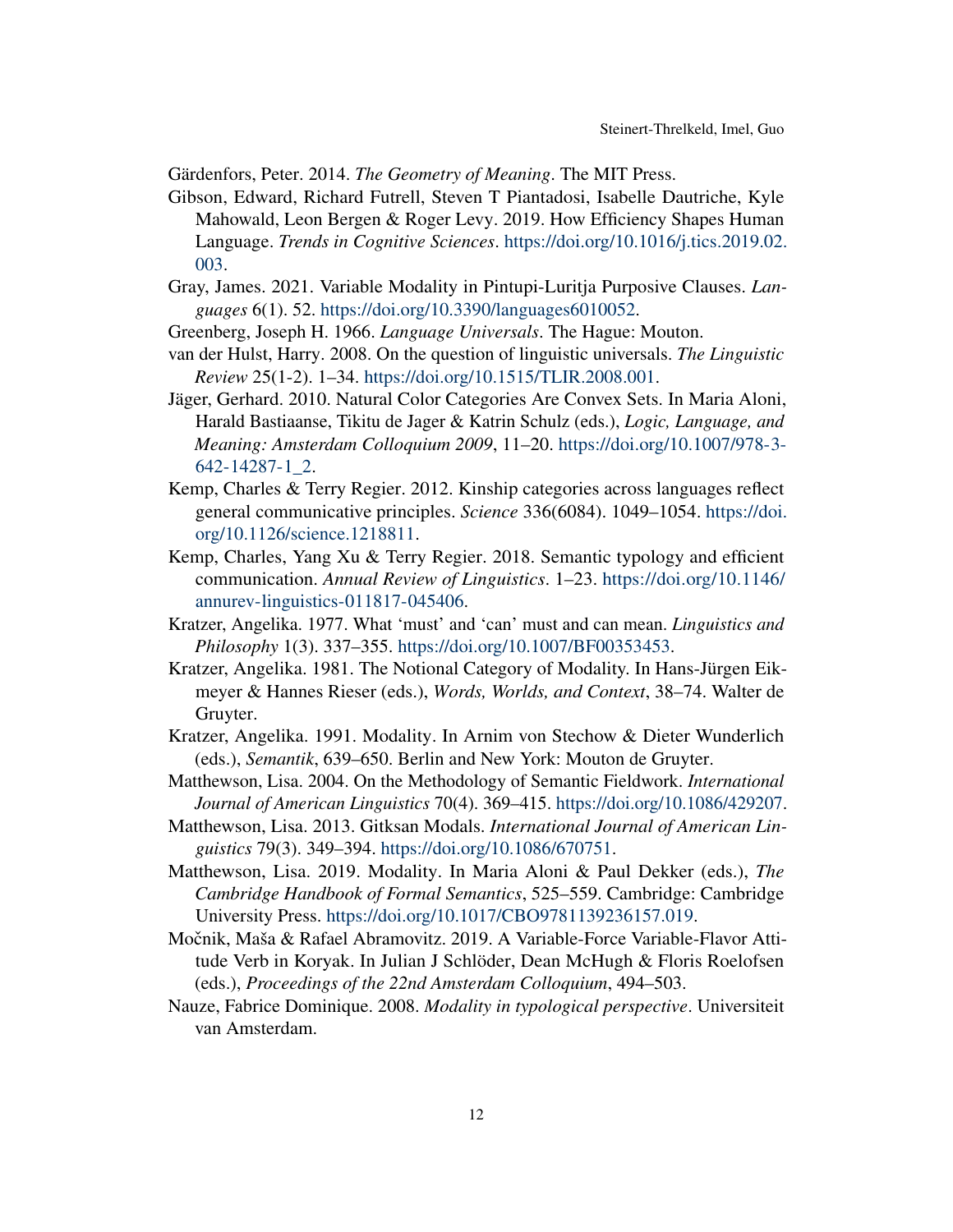- <span id="page-12-0"></span>Rullmann, Hotze, Lisa Matthewson & Henry Davis. 2008. Modals as distributive indefinites. *Natural Language Semantics* 16(4). 317–357. [https://doi.org/10.](https://doi.org/10.1007/s11050-008-9036-0) [1007/s11050-008-9036-0.](https://doi.org/10.1007/s11050-008-9036-0)
- <span id="page-12-7"></span>Steinert-Threlkeld, Shane. 2020. An Explanation of the Veridical Uniformity Universal. *Journal of Semantics* 37(1). 129–144. [https://doi.org/10.1093/jos/ffz019.](https://doi.org/10.1093/jos/ffz019)
- <span id="page-12-9"></span>Steinert-Threlkeld, Shane. 2021. Quantifiers in Natural Language: Efficient Communication and Degrees of Semantic Universals. *Entropy* 23(10). 1335. [https:](https://doi.org/10.3390/e23101335) [//doi.org/10.3390/e23101335.](https://doi.org/10.3390/e23101335)
- <span id="page-12-6"></span>Steinert-Threlkeld, Shane & Jakub Szymanik. 2019. Learnability and Semantic Universals. *Semantics & Pragmatics* 12(4). [https://doi.org/10.3765/sp.12.4.](https://doi.org/10.3765/sp.12.4)
- <span id="page-12-5"></span>Steinert-Threlkeld, Shane & Jakub Szymanik. 2020. Ease of Learning Explains Semantic Universals. *Cognition* 195. [https://doi.org/10.1016/j.cognition.2019.](https://doi.org/10.1016/j.cognition.2019.104076) [104076.](https://doi.org/10.1016/j.cognition.2019.104076)
- <span id="page-12-11"></span>Uegaki, Wataru. 2021. The informativeness / complexity trade-off in the domain of Boolean connectives. *Linguistic Inquiry*.
- <span id="page-12-1"></span>Vander Klok, Jozina. 2013a. Pure Possibility and Pure Necessity Modals in Paciran Javanese. *Oceanic Linguistics* 52(2). 341–374. [https://doi.org/10.1353/ol.2013.](https://doi.org/10.1353/ol.2013.0017) [0017.](https://doi.org/10.1353/ol.2013.0017)
- <span id="page-12-4"></span>Vander Klok, Jozina. 2013b. Restrictions on semantic variation: a case study on modal system types. In *Workshop on Semantic Variation*.
- <span id="page-12-3"></span>Vander Klok, Jozina. 2021. Revised Modal Questionnaire for Cross-Linguistic Use. <https://jozinav.wordpress.com/linguistics/> (6 January, 2021).
- <span id="page-12-2"></span>Yanovich, Igor. 2016. Old English \*motan, variable-force modality, and the presupposition of inevitable actualization. *Language* 92(3). 489–521. [https://doi.org/](https://doi.org/10.1353/lan.2016.0045) [10.1353/lan.2016.0045.](https://doi.org/10.1353/lan.2016.0045)
- <span id="page-12-8"></span>Zaslavsky, Noga, Charles Kemp, Terry Regier & Naftali Tishby. 2018. Efficient compression in color naming and its evolution. *Proceedings of the National Academy of Sciences* 115(31). 7937–7942. [https : / / doi . org / 10 . 1073 / pnas .](https://doi.org/10.1073/pnas.1800521115) [1800521115.](https://doi.org/10.1073/pnas.1800521115)
- <span id="page-12-10"></span>Zaslavsky, Noga, Mora Maldonado & Jennifer Culbertson. 2021. Let's talk (efficiently) about us: Person systems achieve near-optimal compression. In *Proceedings of the 43rd Annual Meeting of the Cognitive Science Society*.